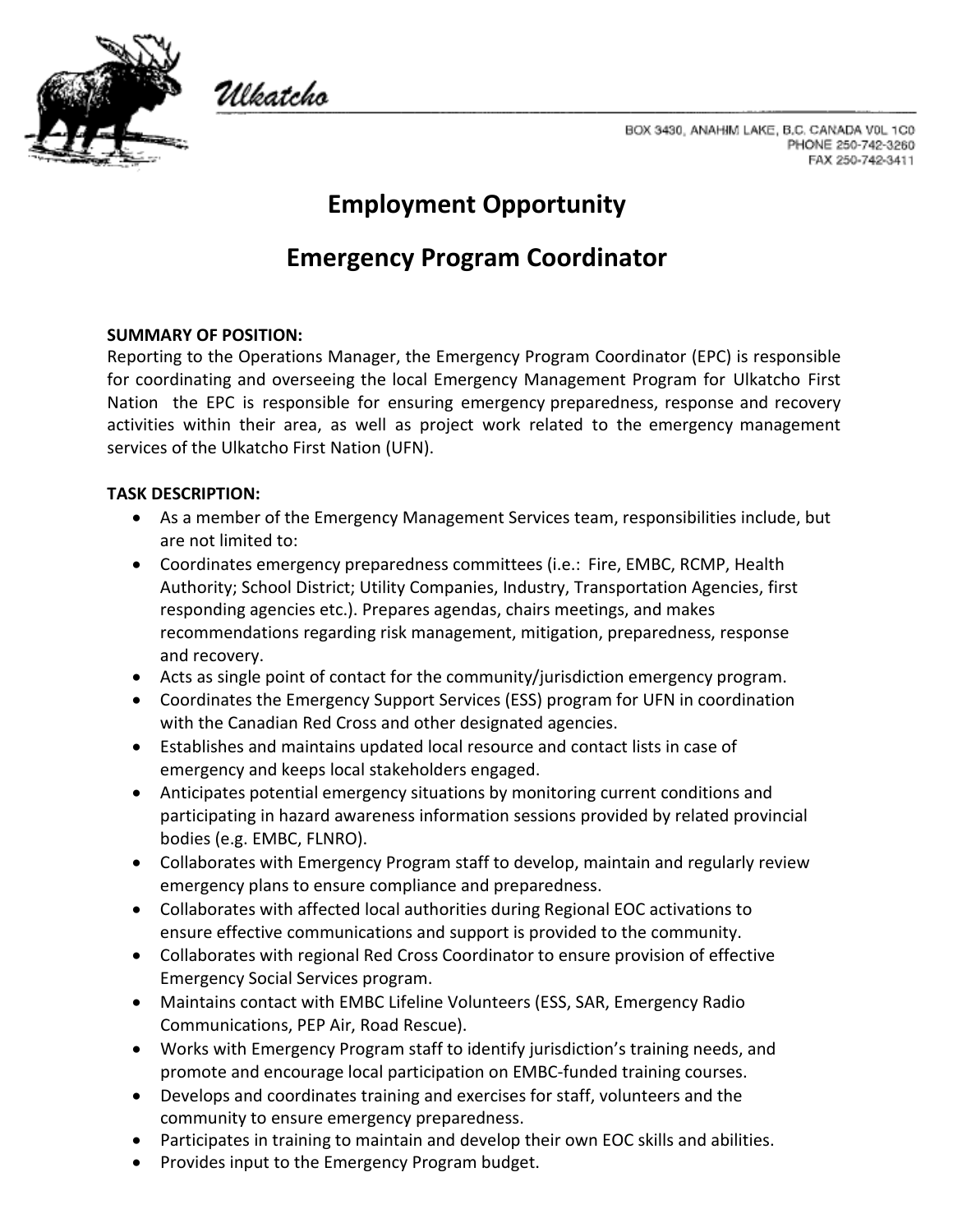

Ulkatcho

BOX 3430, ANAHIM LAKE, B.C. CANADA V0L 1C0 PHONE 250-742-3260 FAX 250-742-3411

- Participates in grant applications for emergency preparedness, response and recovery initiatives.
- Participates in the management of Emergency Program purchasing and tracking of equipment,
- materials and supplies for local emergency programs.
- Participates in the management of Emergency Program records of all applicable emergency-related programs, training, activities and related statistics.
- During emergency situations, may act as an EOC liaison with support agencies.
- After an emergency, participates in community recovery as needed and tracks the progress of recovery issues.
- Supports the UFN Communications Coordinator during public forums and meetings to ensure residents informed of emergency status, recovery efforts and on-going emergency management initiatives. In absence of a communications coordinator the EPC will fulfill the communications duties.
- Participates in after-incident reviews and actively incorporates lessons learned from past emergency events to ensure plans and procedures are current and adequate to meet future such emergency events.
- Processes and submits reports and information to Emergency Program staff and the Regional EOC as required.
- Establish a Duty Officer program.
- Other duties as assigned.

## • **REQUIRED QUALIFICATIONS**

- Certificate in Emergency Management or equivalent combination of education and experience;
- 3 years experience in emergency preparedness, response or recovery sector; ideally with experience in volunteer management and/or training delivery;
- Demonstrated competency in project management;
- Valid Class 5 Driver's License and a satisfactory Driver's Abstract; and
- Satisfactory Criminal Record.

## • **REQUIRED KNOWLEDGE, SKILLS AND ABILITIES**

- Considerable knowledge of emergency programs and systems;
- Knowledge of emergency management field, including Emergency Support Services in BC and Incident Command Systems;
- Understanding of relevant federal, provincial and local legislation, acts, policy and bylaw and how they apply in a rural context;
- Ability to work independently with a consultative teamwork approach;
- Ability to develop and present training and instruction to variety of stakeholders including volunteers, other government officers and the public;